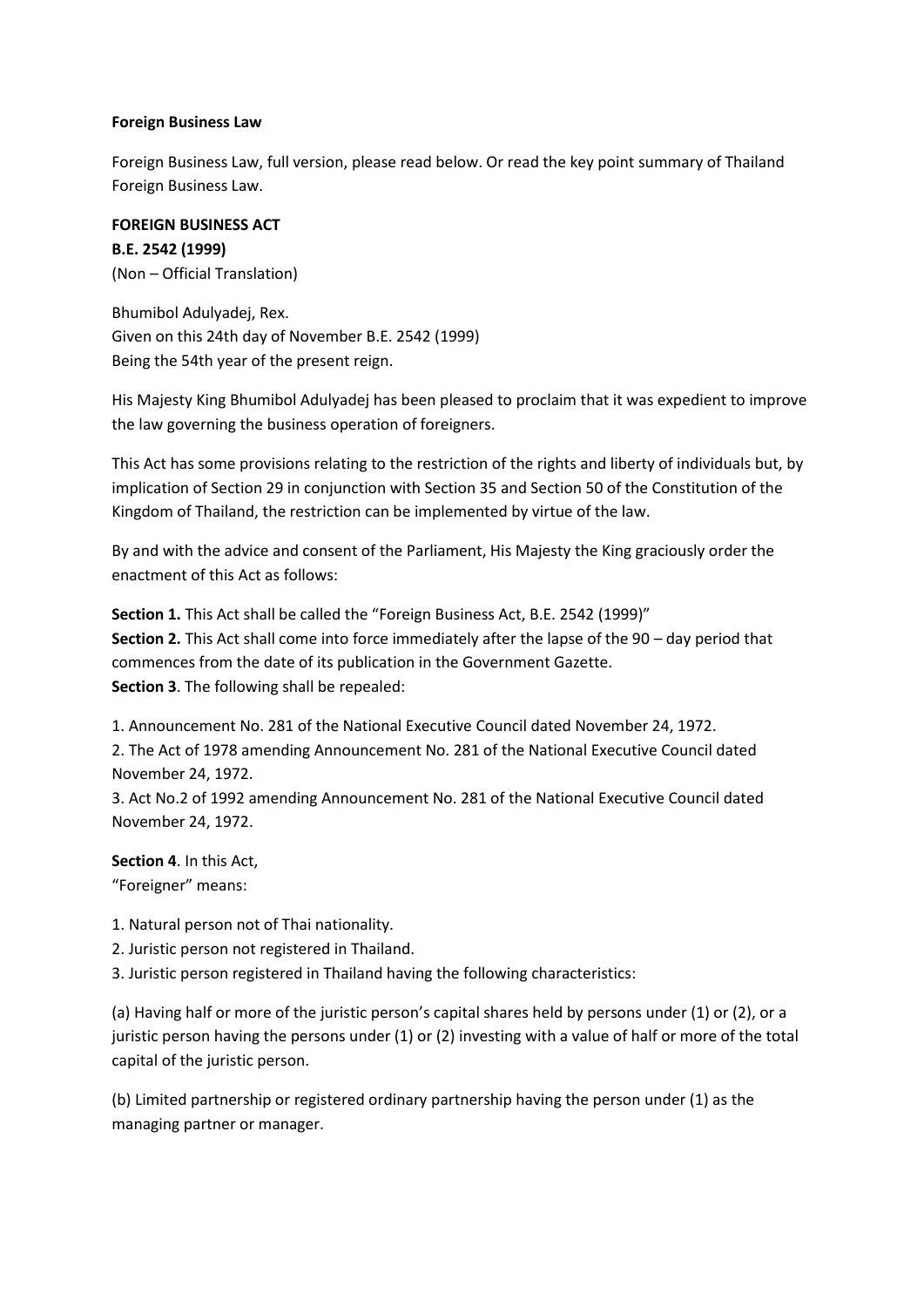4. Juristic person registered in Thailand having half or more of its capital shares held by the persons under (1), (2) or (3) or a juristic person having the persons under (1), (2) or (3) investing with a value of half or more of its total capital.

For the purpose of the definitions, the shares of a limited company represented by share certificates that are issued to bearers shall be deemed as the shares of foreigners unless otherwise provided by the Ministerial Regulations.

"Capital" means the registered capital of a limited company, or paid-up capital of a public limited company or the amount of money invested in a partnership or a juristic person by its partners or its members.

"Minimum capital" means the foreigner's capital in case that foreigner is a juristic person registered in Thailand. And in case that foreigner is a juristic person not registered in Thailand or is a natural person, "minimum capital" means the foreign currencies that the foreigner brings into the country at the commencement of the business operation in Thailand.

"Business" means the business operation in agriculture, industry, handicraft, commerce, services or other dealings for business purposes.

"License" means a business operation license.

"Licensee" means a foreigner who has obtained the License.

"Certificate" means a business operation certificate.

"Certificate Grantee" means a foreigner who has obtained the Certificate.

"Committee" means the Foreign Business Committee.

"Competent Official" means a person appointed by the Minister to undertake actions in compliance with this Act.

"Registrar" means a person appointed by the Minister as a foreign business registrar.

"Director-General" means the Director-General of Commercial Registration Department.

"Minister" means the Minister in charge of this Act.

**Section 5.** In permitting the foreigners to operate the businesses under this Act, the advantages and disadvantages to the nation's safety and security, economic and social development, public order or good moral, art, culture and tradition of the country, national resource conservation, energy and environment, consumer protection, size of the enterprises, employment, technological transfer, and research and development shall be taken into account.

**Section 6.** The following foreigners shall be prohibited from operating any business in the Kingdom:

1. Foreigners deported or pending deportation under the law.

2. Foreigners staying in the Kingdom without permission under the law governing immigrants or other laws.

**Section 7.** The following foreigners may operate businesses upon obtaining a License from the Director-General and may operate only certain businesses and in the locality determined by the Minister with the approval of the Cabinet and published in the Government Gazette. The Minister may prescribe any conditions deemed expedient in the notification:

1. Foreigners born in the Kingdom but not granted Thai nationality under the law governing nationality or other laws;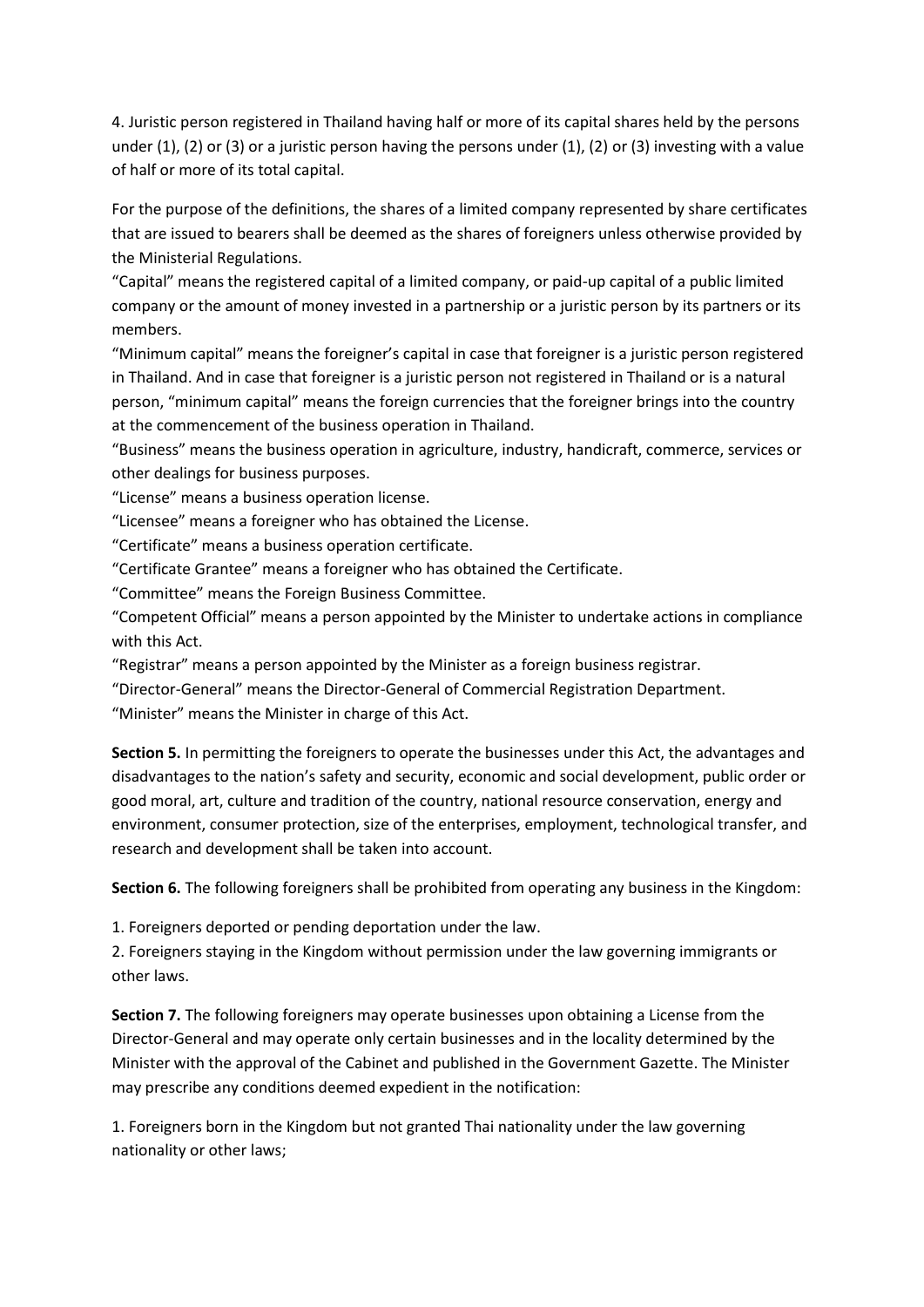2. A person who became a foreigner as a consequence of his nationality being revoked under the law governing nationality or other laws.

The application for a License, the issuance of the License and the period of permission shall be in accordance with the rules and procedures prescribed in the Ministerial Regulations. In case the Director-General does not permit a foreigner under paragraph one to operate the business, the foreigner shall be entitled to lodge an appeal with the Minister and the provisions of paragraphs one and three of Section 20 shall be applicable mutatis mutandis.

**Section 8.** Subject to Section 6, Section 7, Section 10, and Section 12,

1. Foreigners shall be prohibited from operating the business not permitted to them with special reasons as prescribed in Schedule One.

2. Foreigners shall be prohibited from operating any business concerning national safety and security, business affecting art and culture, tradition and folk handicraft or the business affecting natural resources or environment, as prescribed in Schedule Two, unless permitted by the Minister with the approval of the Cabinet.

3. Foreigners shall be prohibited from operating the businesses in which Thai nationals are not yet ready to compete as prescribed in Schedule Three, unless permitted by the Director-General with the approval of the Committee.

**Section 9.** Amendments or changes to the business categories in the Schedules annexed hereto shall be made by a Royal Decree, except for the businesses in Schedule One or Schedule Two, Group 1, in which case the amendments or changes shall be made by an Act.

The Committee shall review the business categories in the Schedules annexed hereto at least once every one-year period from the date this Act comes into force and shall submit its opinion to the Cabinet.

The foreigners who has operated the business not prescribed in the Schedules annexed hereto prior to the amendments or changes of the business categories under paragraph one and later that business requires a permission under this Act and the foreigners wish to continue operating that business, shall notify the Director-General in order to obtain a Certificate in accordance with the rules and procedures prescribed in Section 11.

During the period prescribed in paragraph three and while the Certificate has not yet been issued, the foreigners shall not be deemed as non-licensed business operators under this Act.

**Section 10.** The provisions of Section 5, Section 8, Section 15, Section 17, and Section 18 shall not be applicable to the foreigners operating the business that are classified in the Schedules annexed hereto with a temporary permission from the Government of the Kingdom of Thailand. The foreigners operating the business classified in the annexed Schedules under a treaty in which Thailand is a party or is obligated to abide shall be exempted from the application of the Sections stated in paragraph one and shall comply with the provisions of the treaty which may in return include the entitlement of Thai nationals and Thai enterprises to operate the businesses in the country of the foreigners.

**Section 11.** The foreigners qualified under Section 10, wishing to operate the businesses in the annexed Schedules shall notify the Director-General in accordance with the rules and procedures prescribed in the Ministerial Regulations to obtain a Certificate. The Director-General shall issue the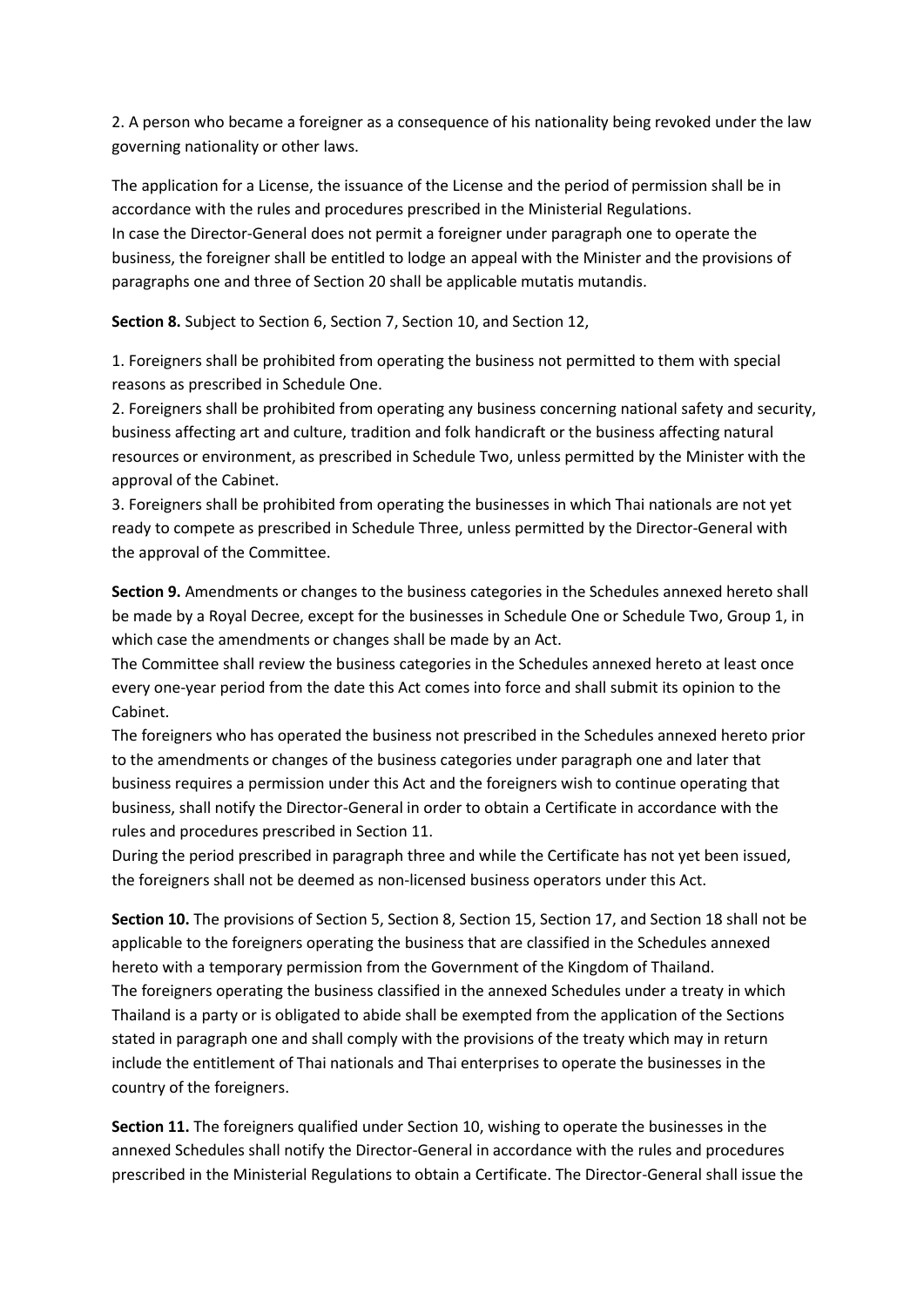Certificate to the foreigners within 30 days from the date on which the written notification is filed, unless the Director-General is of the opinion that the written notification does not comply with the rules and procedures prescribed in the Ministerial Regulations or is not in accordance with Section 10. The Director-General shall in that case promptly notify the foreigners within 30 days from the date on which the written notification is filed.

The certificate shall also specify the conditions prescribed by the Government or by the treaty.

**Section 12.** If the business of a foreigner has received an investment promotion under the investment promotion law or a written permission to operate an export-oriented industry or trade under the law governing the Industrial Estate Authority of Thailand or other laws and the business is classified as one in Schedule Two or Schedule Three annexed hereto, the foreigner shall notify the Director-General in order to obtain a Certificate. After the Director-General or his assigned Competent Official has examined the validity of the investment promotion certificate or the permit, the Director-General shall issue the Certificate within 30 days from the date on which he is notified of the acquisition of the investment promotion certificate or the permit as the case may be. In such case, the foreigner shall be exempted from the application of this Act, except for Section 21, Section 22, Section 39, Section 40, and Section 42, throughout the period that the business is investment promoted or permitted for the export industry or trade operation as the case may be. The issuance of the Certificate under paragraph one shall be in accordance with the rules and procedures prescribed by the Director-General.

**Section 13.** In the case where the provisions of other laws regulate shareholding, foreigners' partnership or investment, permission or prohibition for the foreigners in operating certain businesses or prescribe rules on the foreigners' business operation, the laws shall prevail and the provision of this Act shall not be applicable to the areas that the other laws specifically govern.

**Section 14.** The minimum capital used at the commencement of the business operation in Thailand shall not be less than that prescribed by the Ministerial Regulations and shall in no case be less than two million Baht.

In the case where the businesses in the preceding paragraph require the licenses under the Schedules annexed hereto, the minimum capital to be prescribed in the Ministerial Regulations for each of the businesses shall in no case be less than three million Baht.

The Ministerial Regulations issued by virtue of this Section may also prescribe the time frame for the minimum capital to be brought or remitted into Thailand.

The provisions of this Section shall not apply in the events where the foreigners invest the money or property, derived from the business that has previously been in operation in Thailand, in another business or use them as a share or an investment in other enterprises or juristic persons.

**Section 15.** The foreigners shall be able to operate the businesses in Schedule Two only if Thai nationals or juristic persons not considered foreigners by this Act, hold the shares of not less than 40% of the capital of that foreign juristic person. Unless there are reasonable grounds, in which case the Minister, with the approval of the Cabinet, may reduce the proportion requirement, but it shall not be less than 25 percent and the number of Thai directors shall not be less than two-fifths of the total number of directors.

**Section 16.** Foreigners applying for a License shall have the following qualification and shall not have the prohibited characteristics below: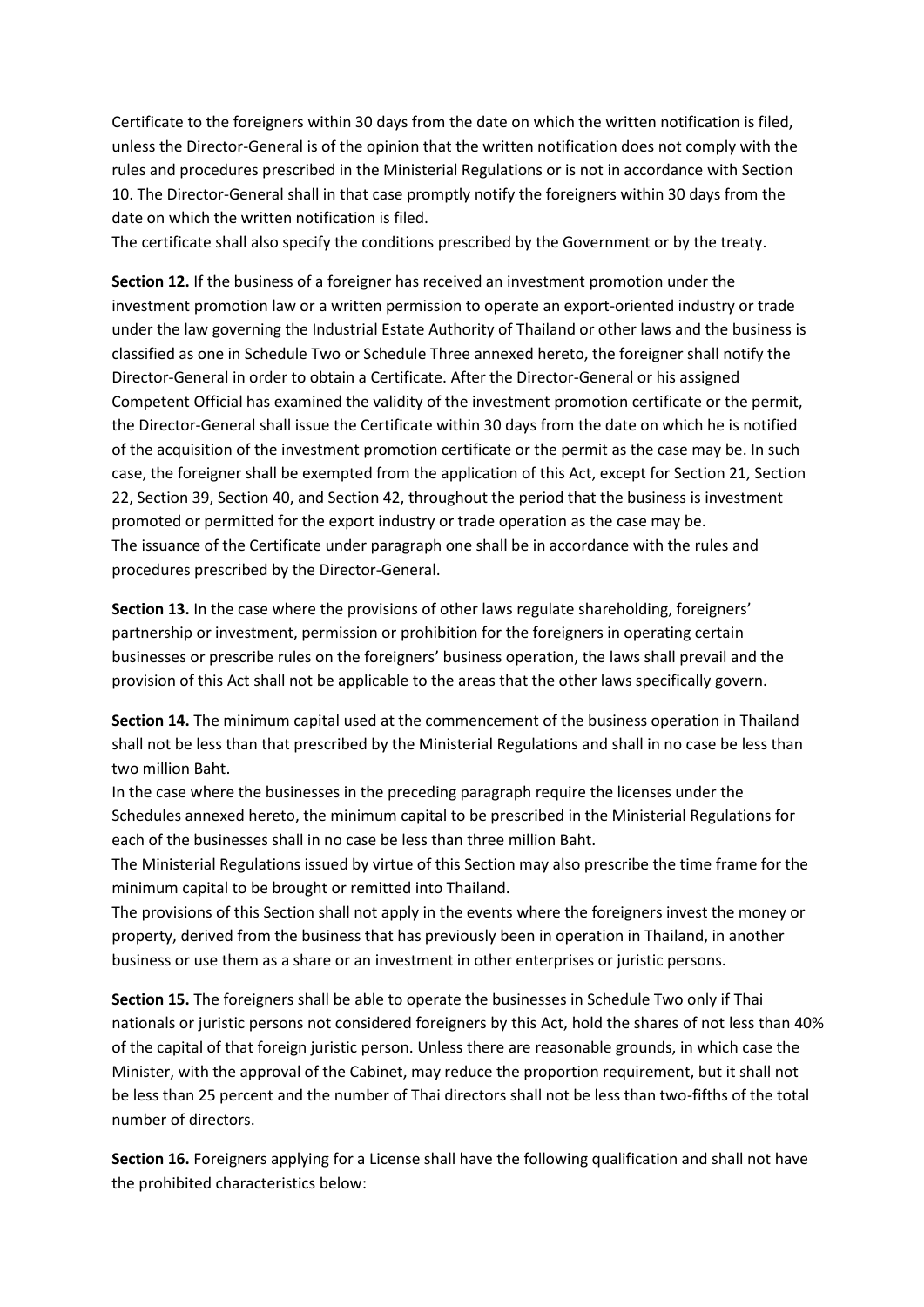1. Being not younger than 20 years old;

2. Having residency in the Kingdom or being permitted to temporarily enter into Thailand under the immigration law;

3. Being neither incompetent nor quasi-incompetent;

4. Not being a bankrupt;

5. Never having been punished by a court judgement or fined for an offense under this Act or Announcement No. 281 of the National Executive Council, dated November 24, 1972, unless they have been released at least five years prior to the date of the license application.

6. Never having been imprisoned for fraudulent acts, creditor cheating, embezzlement, offenses connected to trade under the Criminal Code or for offenses relating to fraudulent loans to the public or for offenses under the immigration law, unless they have been released at least five years prior to the date of the license application.

7. Not having a License issued under this Act or under Announcement No. 281 of the National Executive Council, dated November 24, 1972 revoked during the five-year period prior to the date of the license application.

In case of a juristic person being the License applicant, the foreign directors, managers or persons responsible for its operation shall also have the qualifications and shall not have the prohibited characteristics referred to in paragraph one.

**Section 17.** In applying for the permission to operate a business, the foreigners shall submit the applications to the Minister or Director-General in accordance with the rules and procedures prescribed in the Ministerial Regulations. The Cabinet, in case of the businesses under Schedule Two, or the Director-General, in case of the businesses under Schedule Three, shall approve or give a permission, as the case may be, within 60 days from the date of submission of the application. In the case where there is a cause for the Cabinet to be unable to give the approval within the stated time frame, it shall be extended as necessary but shall not exceed 60 days from the lapse of the period.

When the Cabinet has given the approval or when the Director-General has given the permission under paragraph one, the Minister or the Director-General shall issue the License within 15 days from the date of the Cabinet's approval or the date of the Director-General's permission. In giving the approval, the Minister may prescribe conditions as stipulated by the Cabinet or prescribed

in the Ministerial Regulations issued by virtue of Section 18 in case of the businesses in Schedule Two or the Director-General may prescribe conditions as prescribed in the Ministerial Regulations issued by virtue of Section 18 in case of the businesses in Schedule Three.

If the Cabinet does not permit the foreigners to operate the businesses under Schedule Two, the Minister shall notify the foreigners of the decision in writing within 30 days and the reasons for the disapproval shall be clearly indicated.

If the Director-General does not permit the foreigners to operate the businesses under Schedule Three, the Director-General shall notify the foreigners of the decision in writing within 15 days and the reasons for the disapproval shall be clearly indicated. The foreigners are entitled to lodge an appeal with the Minister, and the provisions of Section 20 shall apply mutatis mutandis.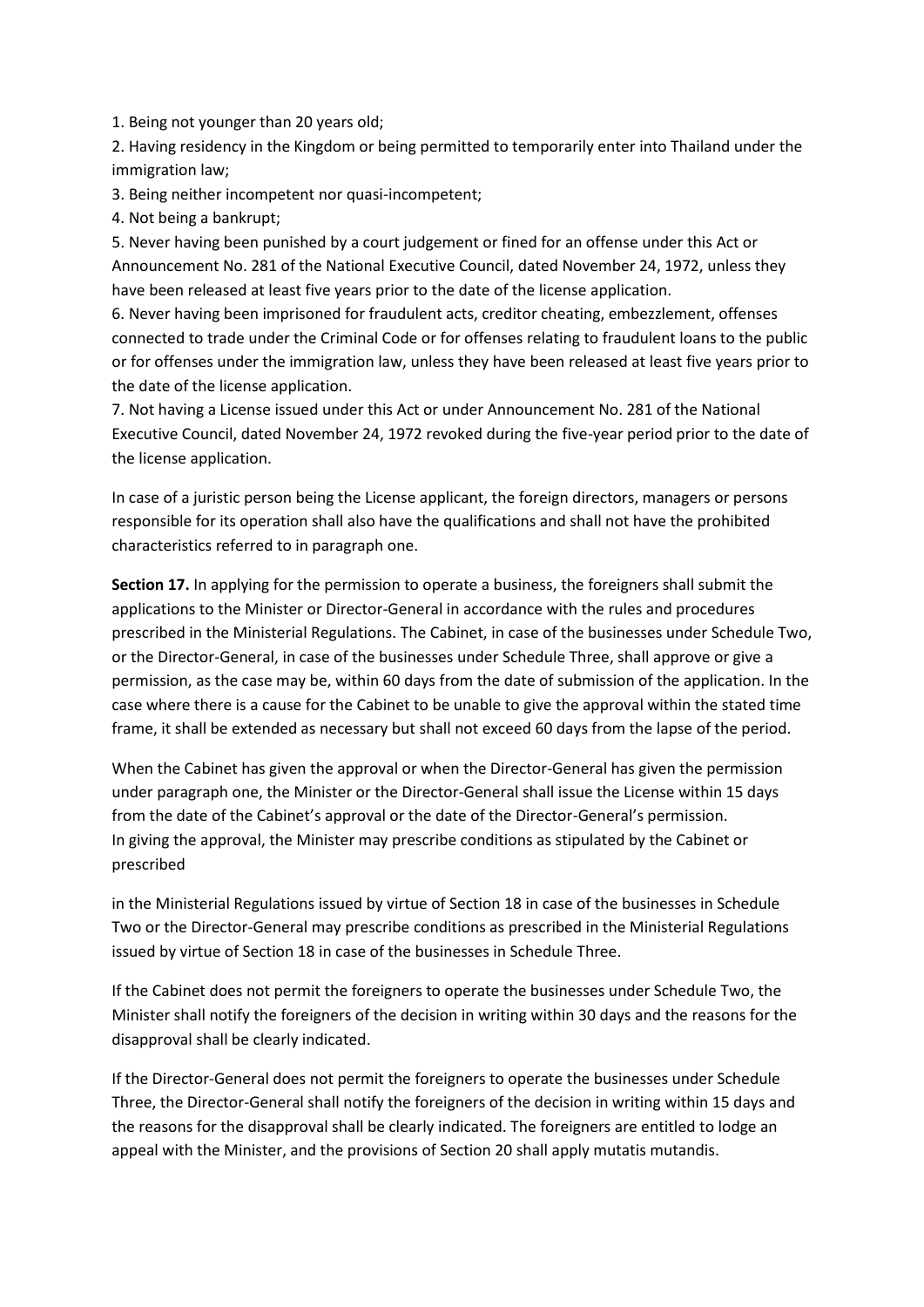**Section 18.** The Minister, with the advice of the Committee, is empowered to issue the Ministerial Regulations prescribing any of the following conditions for the foreign licensees to comply with:

- 1. The ratio of the capital and loans to be used in the permitted business.
- 2. The number of foreign directors who must have domicile in the Kingdom.
- 3. The amount of and the period for keeping the minimum capital in the country.
- 4. Technology or Assets.
- 5. Other necessary conditions.

**Section 19.** If it turns out that any Licensee or Certificate Grantee:

1. violates the conditions prescribed by the Minister under paragraph one of Section 7;

2. does not comply with the conditions prescribed in paragraph two of Section 11 or paragraph three of Section 17;

- 3. violates Section 15;
- 4. lacks a qualification or has a prohibited characteristic under Section 16 or
- 5. commits an offense under Section 35.

Then, in the case of (1), (2) and (3), the Director-General shall give a written notification to the Licensee or the Certificate Grantee instructing them to comply with the conditions under paragraph one of Section 7, paragraph two of Section 11, or paragraph three of Section 17, or correctly comply with Section 15, as the case may be, within a period that he deems appropriate. If the Licensee or the Certificate Grantee does not comply with the instruction as notified in writing by the Director-General, without appropriate reasons, the Director-General shall be empowered to temporarily suspend the License or the business operation for a period that the Director-General deems proper but it must not exceed 60 days from the date of the order. At the expiry of the period, if the foreigner has not yet made a complete correction, the Director-General shall consider revoking the License or Certificate or propose to the Minister to consider revoking the License as the case may be.

In the case of (4) and (5), the Director-General shall consider revoking the License or propose to the Minister to consider revoking the License as the case may be.

**Section 20.** If the Director-General temporarily suspends the License or the business operation or revokes the License or Certificate under paragraph two of Section 19, the Licensee or the Certificate Grantee shall be entitled to lodge an appeal in writing with the Minister within 30 days from the date on which he receives the order.

The appeal shall not stay the enforcement of the Director-General's order unless otherwise ordered by the Minister with the advice of the Committee.

The Minister shall give his ruling on the appeal within 30 days from the date on which the appeal is submitted. The Minister's ruling shall be final.

**Section 21.** Subject to Section 7, Section 19, and Section 20, the License shall be indefinitely valid until the Licensee stops doing the permitted business. The Certificate shall be valid for the period permitted by the Thai Government or as prescribed by the treaty for such business operation or for as long as such business has an investment promotion or a permission to operate an export-oriented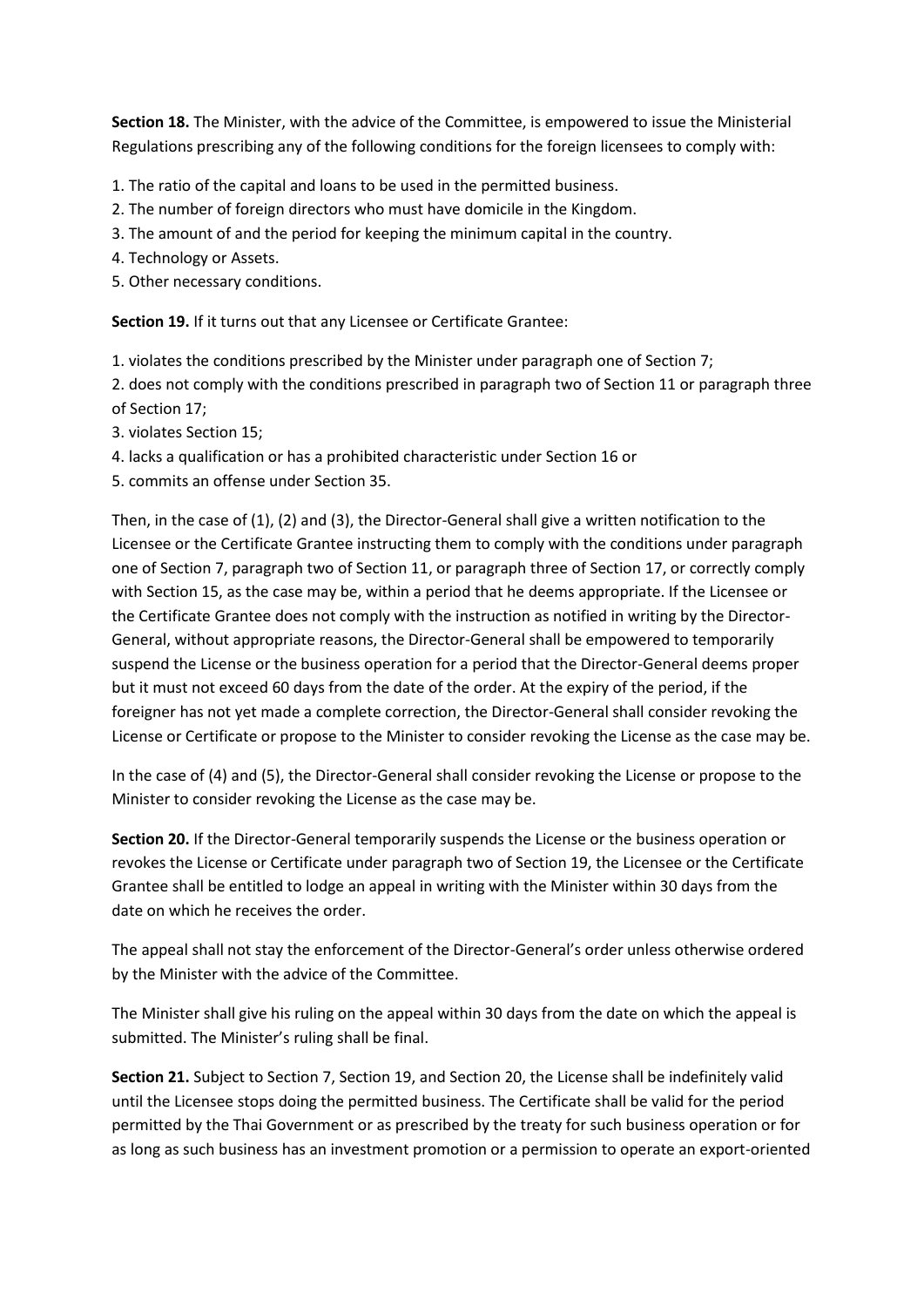industry or trade as the case may be. Unless the Certificate Grantee stops the permitted business operation prior to the expiry of the period, the Certificate shall be valid until then.

The Licensee or the Certificate Grantee shall display the License or the Certificate at an overt place in his business premises.

If the License or the Certificate is damaged or lost, an application for a substitute shall be submitted to the Registrar within 15 days from the date on which the damage or loss is known.

The application for and the issuance of the substitute License or Certificate shall be in accordance with the forms and procedures prescribed by the Minister, but the period of time for issuing the substitute shall not exceed 30 days from the date of receipt of the application. The substitute shall be deemed the document substituting the License or Certificate until a new License or Certificate is obtained.

**Section 22.** If the Licensee or the Certificate Grantee stops the business operation or relocates the office or place of business, a notification shall be filed with the Registrar within 15 days from the date of stoppage or relocation in accordance with the forms and procedures prescribed in the Ministerial Regulations.

**Section 23.** There shall be a Foreign Business Committee consisting of the Permanent Secretary of the Ministry of Commerce, as the Chairperson, and representative of the National Economic and Social Development Board, representative of the Board of Investment, representative of the Ministry of Defense, representative of the Ministry of Finance, representative of the Ministry of Foreign Affairs, representative of the Ministry of Agriculture and Co-operatives, representative of the Ministry of Transport and Communications, representative of the Ministry of Interior, representative of the Ministry of Labor and Social Welfare, representative of the Ministry of Science, Technology and Environment, representative of the Ministry of Industry, representative of Ministry of Education, representative of the Ministry of Public Health, representative of the Office of the Consumer Protection Board, representative of the Royal Thai Police, representative of the Thai Chamber of Commerce, representative of the Federation of Thai Industries, representative of the Thai Bankers Association and not more than five learned persons appointed by the Minister, as Committee Members, and the Director-General of the Commercial Registration Department shall be the Committee Member and Secretary.

The learned persons shall have the knowledge and expertise in economics, law, commerce, science, technology, environment, trade, investment, business administration, or industry and shall not be advisors to political parties or hold any political position.

In the case where the representatives in paragraph one are the representatives of government units, they shall have the positions that, in ranking, are not lower than Director-General position or equivalent thereof. And, in the case where they are the representatives of the Thai Chamber of Commerce, the Federation of Thai Industries, or the Thai Bankers Association, they shall have the position ranking of not lower than a director of the chamber, federation or association.

**Section 24.** The learned person Committee Members shall have a tenure of two years.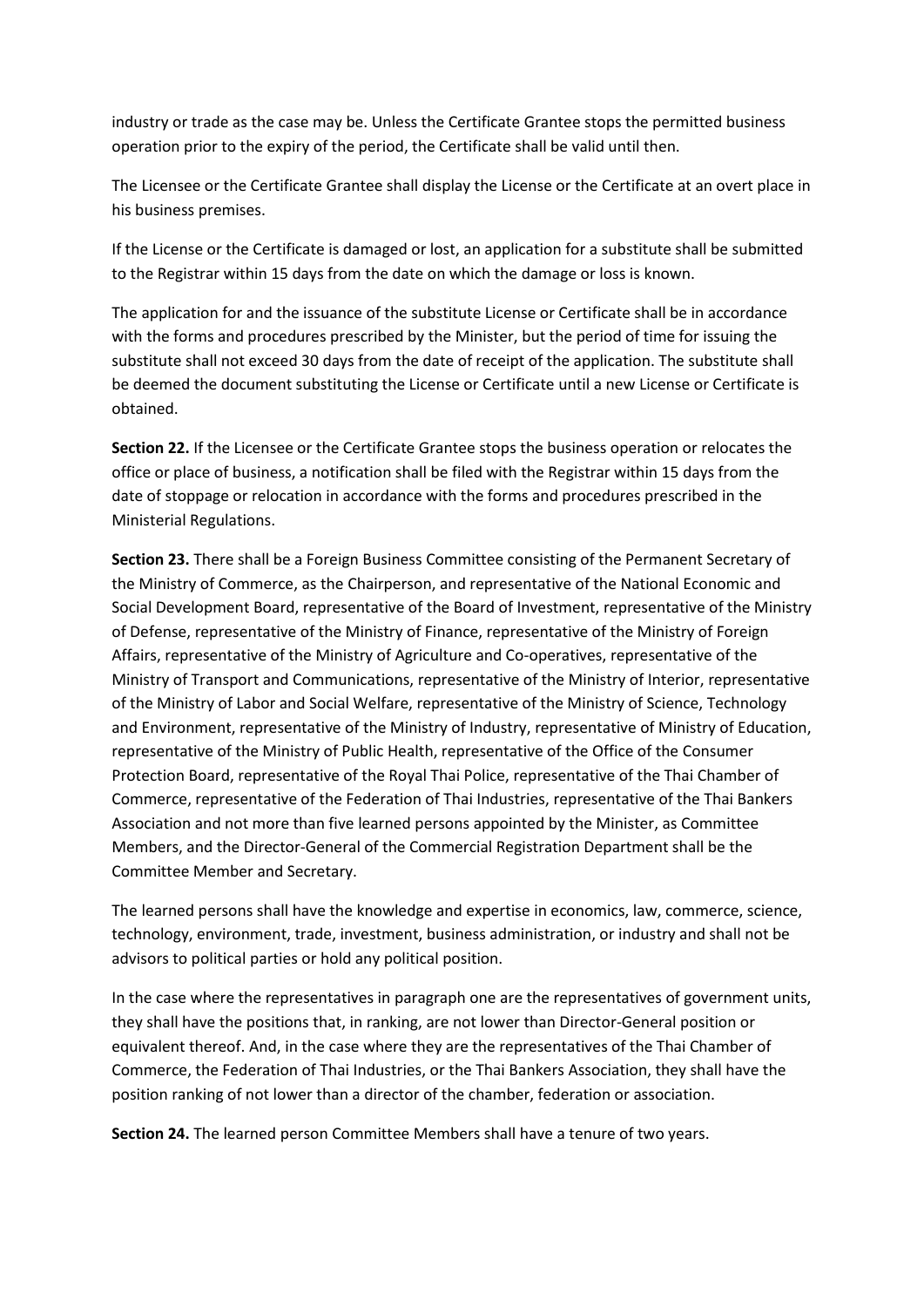If a Committee Member vacates the office prior to the expiry of his term, or if the Minister appoints additional Committee Members while the appointed Committee Members still have the tenure, the substitute Committee Members or the additional Committee Members shall remain in office for the remaining term of the originally appointed Committee Member.

The learned Committee Members leaving the office shall be eligible for reappointment but they may not retain the office for more than two consecutive terms.

**Section 25.** Apart from leaving the office under Section 24, the learned Committee Members shall leave the office upon:

1. Death;

2. Resignation;

3. Being removed by the Minister due to disgraceful conduct, malfeasance, breaching his duty or being deficient in abilities;

- 4. Being declared bankrupt;
- 5. Being incompetent or quasi-incompetent;

6. Being imprisoned by a final judgment, except for offenses of negligence or misdemeanor; or

7. Lacking the qualification under paragraph two of Section 23.

**Section 26.** The Committee has the authority as prescribed in this Act and shall have the following duties:

1. Advising, recommending or giving opinions to the Minister on the enactment of Royal Decrees and the issuance of the Ministerial Regulations under this Act or the prescription of business category and business operation locality of the foreigners under Section 7 or the application for the Cabinet's approval under Section 8 (2).

2. Studying, compiling and preparing reports on the foreign business operations in Thailand including the impacts and the appropriateness thereof, for presenting to the Minister from time to time, but not less than once a year.

3. Advising, recommending or giving opinions to the Minister on other matters as he may assign.

**Section 27.** In holding the meetings of the Committee, at least one-half of the total number of the Committee Members shall be present in order to constitute a quorum. If the Chairperson is not present or unable to perform the duty, the Committee Members attending the meeting shall elect one Committee Member to preside over the meeting.

The decision of the meeting shall be taken by the majority of the votes. One Committee member shall have one vote. In case of a tie vote, the chairperson of the meeting shall be entitled to a casting vote.

**Section 28.** The Committee shall have the power to appoint subcommittees to consider or undertake any task assigned by the Committee and Section 27 shall apply to the meetings of the subcommittees mutatis mutandis.

**Section 29**. The Commercial Registration Department of the Ministry of Commerce shall act as the Secretary Office of the Committee and shall have the following authority: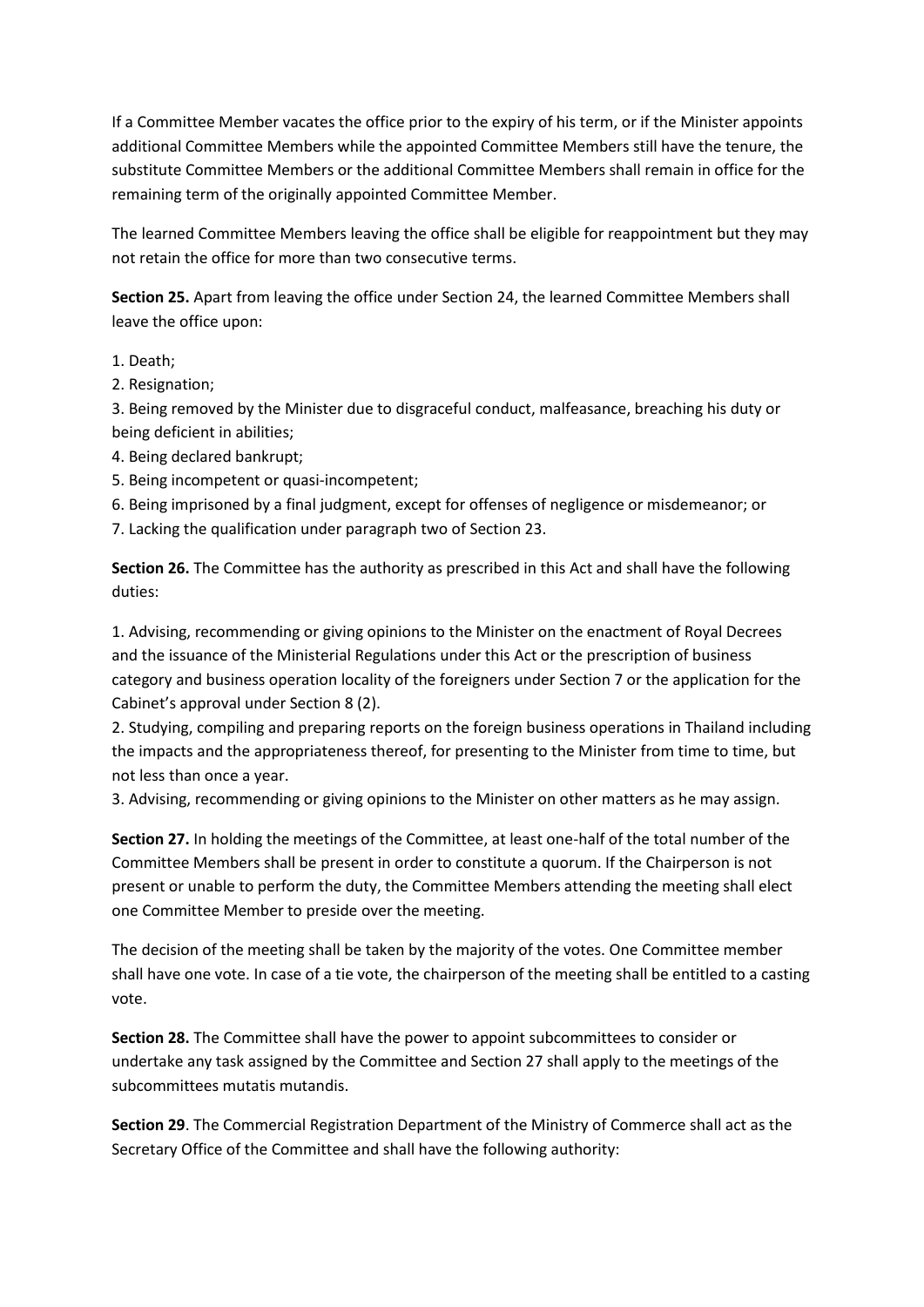1. Performing work in accordance with the resolutions of the Committee or as assigned by the Committee;

2. Presenting opinions to the Committee regarding the foreign business operations in the Kingdom for the benefit of the study, information compilation, and preparation of reports to the Minister; and 3. Performing general administrative work of the Committee.

**Section 30.** The Registrars and the Competent Officials shall have the authority:

1. To inquire in writing or summon any person for explanation of any facts, including submissions of documents or evidence necessary for verification of the facts;

2. To enter the place where the foreigners operate the business, during business hours, to inspect and ensure the compliance with this Act, provided an approval in writing must first be obtained from the Director-General, except in case of utmost emergency. In performing the duty, they shall have the authority to inquire the facts or demand any documents or evidence necessary for examination of the facts from the persons at the said place.

In performing the duty under (2), the proprietor or the possessor of the place shall reasonably assist the Registrars and the Competent Officials. In this regard, the Registrars and the Competent Officials shall not act in a threatening manner or in a searching manner under the Criminal Procedure Code, and shall give a notice in writing to the proprietor or the possessor of the place not less than three business days in advance, except in case of utmost emergency and, upon the completion of the duty, a written report of the result shall promptly be made to the Minister.

**Section 31.** If any person requests an examination or copy of the documents or requests the Registrar to make copies or photocopies together with a certification thereof or requests the Registrar to certify the statements kept by the Registrar, the Registrar shall promptly grant a permission, except where the documents by its nature are prohibited by law governing official information or other laws from being disclosed. The applicant shall pay for the fees as prescribed in the Ministerial Regulations.

**Section 32.** The Competent Officials must have an identify card in accordance with the form prescribed in the Ministerial Regulations. In performing their duty, they must present their identity card to the persons concerned.

**Section 33.** In performing the duty under this Act, the Committee Members, the Director-General, the Registrars, and the Competent Officials shall be the Competent Officials under the Criminal Code.

**Section 34.** Any foreigner, granted a License or a Certificate, whose license being suspended or revoked or being ordered to stop the licensed business operation and having lost the right to appeal or being ordered by the Minister with a final decision to suspend or revoke the license or to stop the business operation, but still carrying on the business operation, shall be subject to an imprisonment of not more than three years or a fine from Baht 100,000 to Baht 1,000,000 or both, and also a fine of Baht 10,000 per day throughout the period of violation.

**Section 35.** If any foreigner, being granted a License to operate any business under this Act, takes part in a business owned by other foreigners not permitted to operate the business under this Act or operates the business jointly owned by such other foreigners by showing that he is the sole owner of the business in order for such other foreigners to avoid or violate the provisions of this Act, he shall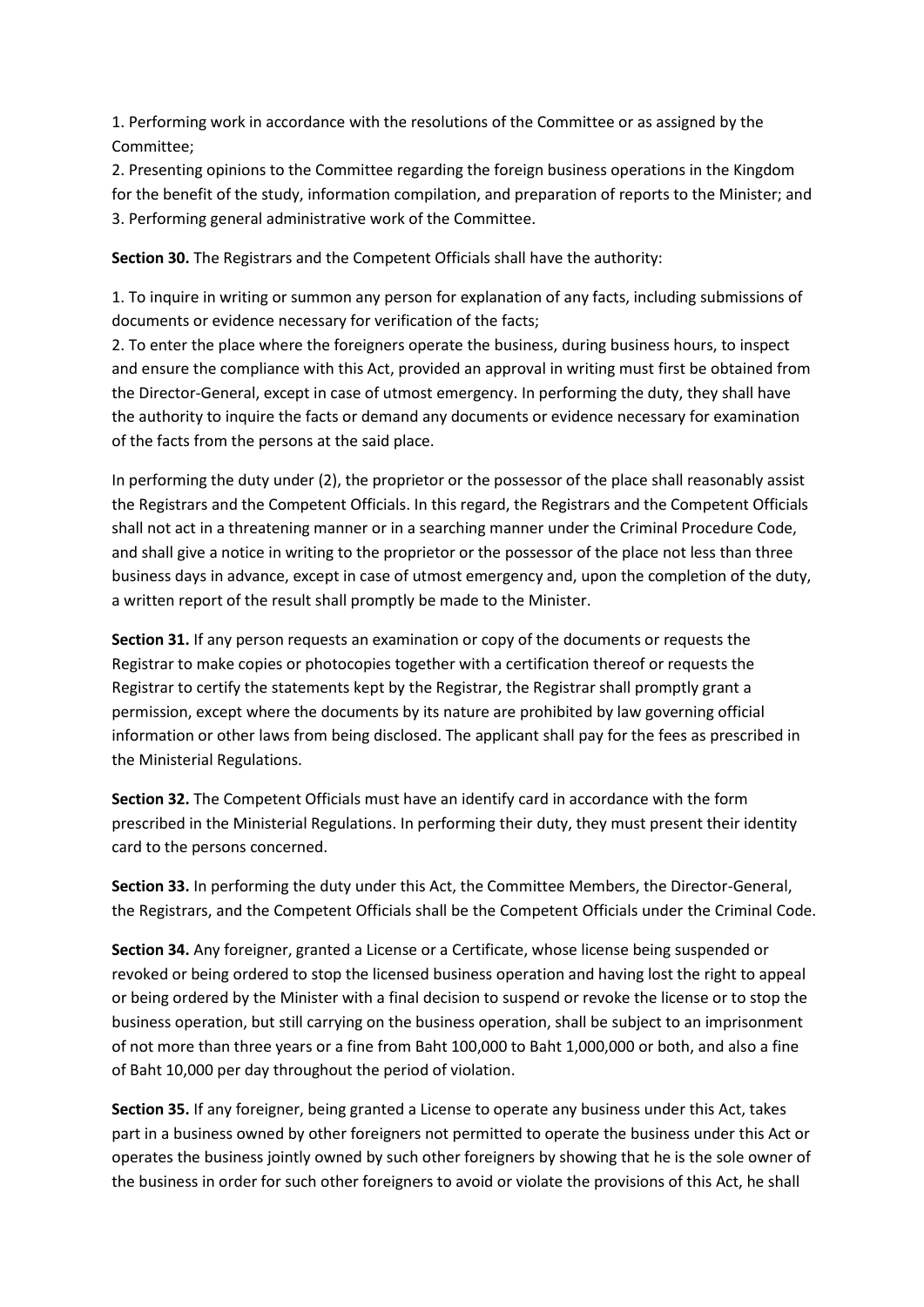be subject to an imprisonment of not more than three years or a fine from Baht 100,000 to Baht 1,000,000 or both and the Court shall order the dissolution of such joint business or business operation. Violators of the Court's order shall be subject to a fine of Baht 10,000 to Baht 50,000 per day throughout the period of violation.

**Section 36.** Any Thai national or non-foreign juristic person under this Act, aiding or abetting or taking part in the business operation of the foreigners whose business is in the Schedules attached hereto and the foreigners are not permitted to operate that business, or taking part in the business operation of the foreigners by showing that he or it is the sole owner of the business or holding shares on behalf of the foreigners in any partnership or limited company or juristic person in order for the foreigners to operate the business in avoidance of or violation to the provisions of this Act, including the foreigners allowing Thai nationals or non-foreign juristic persons under this Act to do so, shall be subject to an imprisonment of not more than three years or a fine from Baht 100,000 to Baht 1,000,000 or both and the Court shall order a stoppage of the aiding, abetting or order a stoppage of the joint business operation or order a stoppage of the shareholding or a cessation of the partnership as the case may be. Violators of the Court's order shall be subject to a fine of Baht 10,000 to Baht 50,000 per day throughout the period of violation.

**Section 37.** Any foreigner who operates a business in violation of Section 6, Section 7 and Section 8 shall be subject to an imprisonment of not more than three years or a fine of Baht 100,000 to Baht 1,000,000 or both and the Court shall order a stoppage of the business operation or the dissolution of the business or a cessation of the shareholding or partnership as the case may be. Violators of the Court's order shall be subject to a fine of Baht 10,000 to Baht 50,000 per day throughout the period of violation.

**Section 38.** Any foreigner who operates a business in violation of Section 14, or violation of the conditions in Section 18(3) shall be subject to a fine of Baht 100,000 to Baht 1,000,000 and a fine of Baht 10,000 to Baht 50,000 throughout the period of violation.

**Section 39.** Any Licensee or Certificate Grantee who fails to comply with paragraph two or paragraph three of Section 21 or violates Section 22, shall be subject to a fine of not exceeding Baht 5,000.

**Section 40.** Any person failing to comply with the inquiry letters or summons of the Registrars or Competent Officials or not giving facts, or not submitting documents or evidence upon being inquired or summoned by the Registrars or Competent Officials or failing to provide cooperation to the Registrars or Competent Officials in accordance with Section 30 without proper reasons, shall be subject to a fine of not exceeding Baht 5,000.

**Section 41.** In the case where a juristic person commits the offenses under Section 34, Section 35, Section 36, and Section 37, the directors, partners or any persons authorized to act on behalf of the juristic person, who collaborate with such offense or do not reasonably manage to prevent such offense, shall be subject to an imprisonment of not more than three years or a fine of Baht 100,000 to Baht 1,000,000 or both.

**Section 42.** For the offenses under Section 39 and 40 the Director-General, or the persons assigned by him, shall be empowered to settle the case by fining. Once the accused has paid the fine of the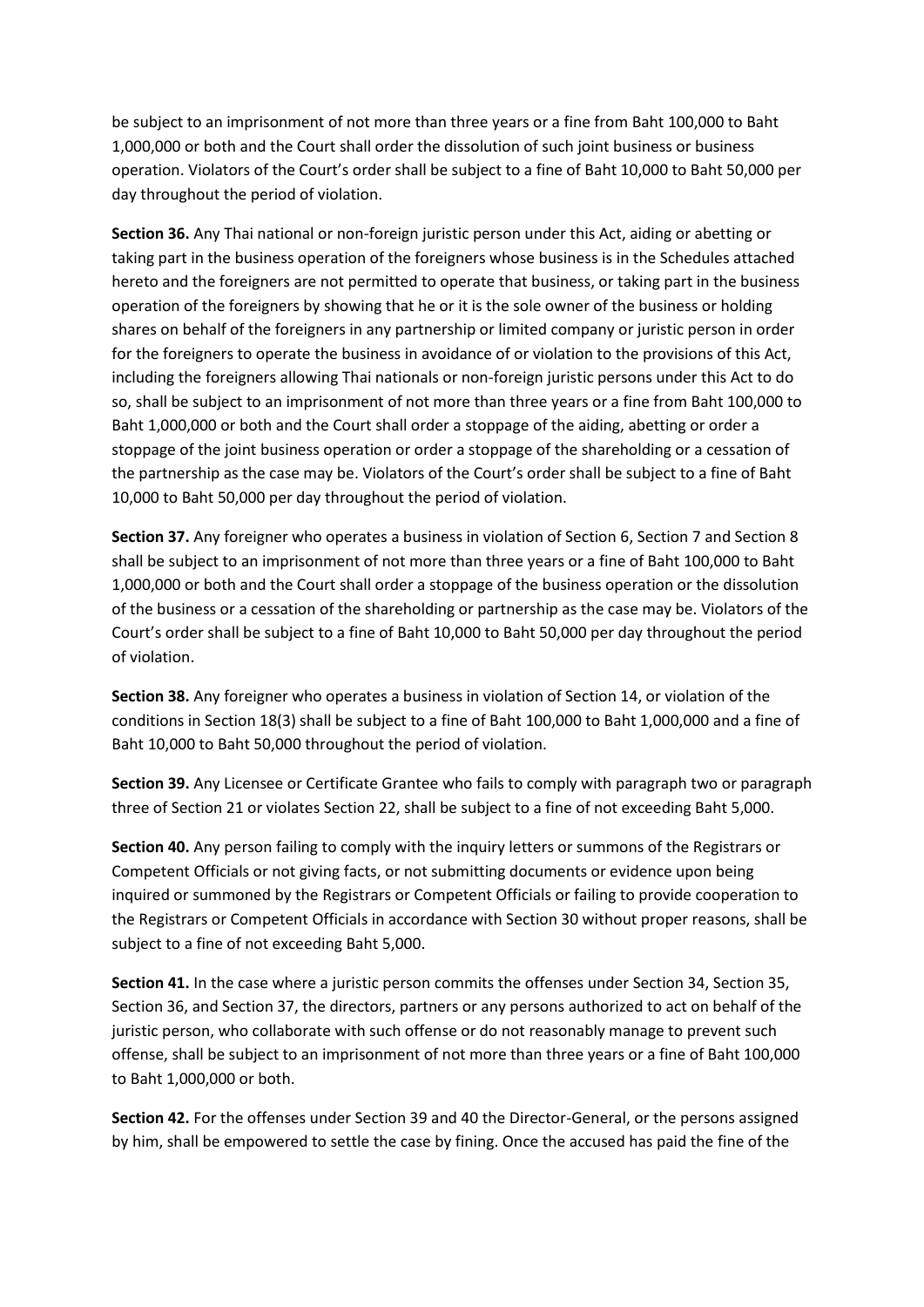amount settled by the Director-General or his assignees within 30 days from the settlement date, the case shall be closed.

**Section 43.** All the Royal Decrees, Ministerial Regulations, Notifications and Orders being in force on the date this Act becomes effective shall still be in effect to the extent that they are not conflicting with or not contradictory to the provisions of this Act until the Royal Decrees, Ministerial Regulations, Notifications and Orders issued under this Act are in effect.

**Section 44.** The foreigners being granted the right or permitted to operate a business under Announcement No. 281 of the National Executive Council, dated November 24, 1972, prior to this Act coming into force, shall be entitled or permitted to continue operating that business in accordance with the conditions and periods stated in the granted right or permit.

**Section 45.** The foreigners, who have been operating the businesses prescribed in the Schedules attached hereto on the date this Act comes into force and business did not fall within any of the Schedules annexed to Announcement No. 281 of the National Executive Council, dated November 24, 1972 and wish to continue operating the businesses, shall notify the Director-General in order to obtain a Certificate in accordance with the rules and procedures prescribed in Section 11 within one year from the date on which this Act comes into force. While the foreigners have not obtained the Certificate, they shall not be treated as the foreigners who operate the business without a permission under this Act.

**Section 46.** The Minister of Commerce shall be in charge and control of the execution of this Act and shall have the power to appoint the Registrars and Competent Officials and to issue the Ministerial Regulations prescribing the fees within the limits of the rates attached hereto as well as to give fee exemption and to prescribe other matters for the execution of this Act.

The Ministerial Regulations shall come into force following publication in the Government Gazette.

FEE

| 1. License Application                                     |            |  |
|------------------------------------------------------------|------------|--|
| (a) Application for the License under Section 7            | Baht 1,000 |  |
| (b) Application for the License under Section 17           | Baht 2,000 |  |
| (c) Application for the Certificate under Section 11 or 12 | Baht 2,000 |  |
| 2. License                                                 |            |  |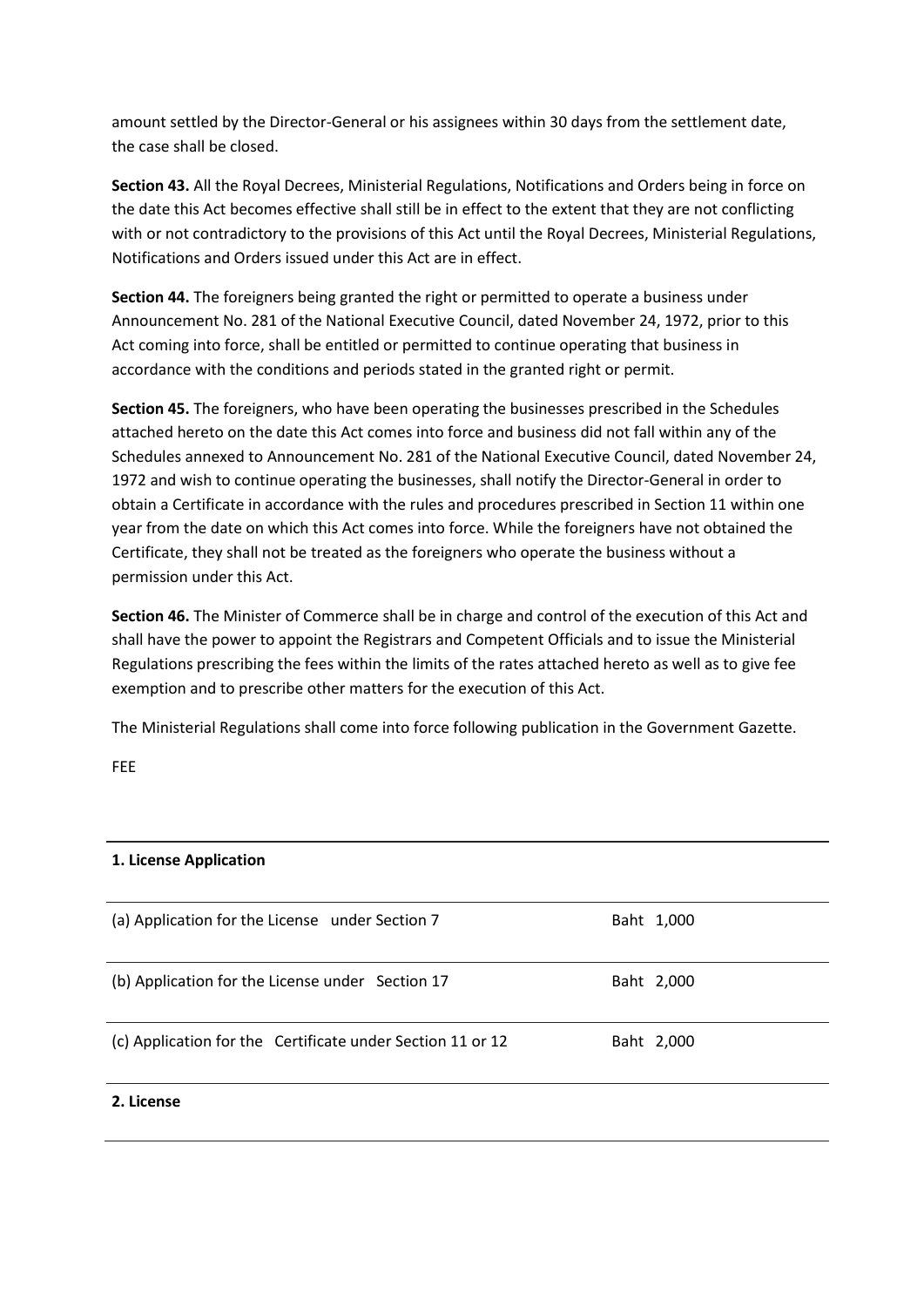| (a) License under Section 7                                           | Baht 5,000                                                                                                                                                                                            |  |
|-----------------------------------------------------------------------|-------------------------------------------------------------------------------------------------------------------------------------------------------------------------------------------------------|--|
| (b) License for a business in Schedule Two                            |                                                                                                                                                                                                       |  |
| (1) Natural persons                                                   | Baht 40,000                                                                                                                                                                                           |  |
| (2) Juristic persons                                                  | Baht 10 for each Baht 1,000<br>of the registered capital,<br>with the minimum of Baht<br>40,000 and the maximum of<br>Baht 500,000, fraction of<br>capital of Baht 1,000 is<br>treated as Baht 1,000. |  |
| (c) License for a business in Schedule Three                          |                                                                                                                                                                                                       |  |
| (1) Natural persons                                                   | Baht 20,000                                                                                                                                                                                           |  |
| (2) Juristic persons                                                  | Baht 5 for each Baht 1,000<br>of the registered capital,<br>with the minimum of Baht<br>20,000 and the maximum of<br>Baht 250,000, fraction of<br>capital of Baht 1,000 is<br>treated as Baht 1,000.  |  |
| 3. Certificate                                                        | Baht 20,000                                                                                                                                                                                           |  |
| 4. Substitute License or Certificate                                  | Baht 5,000                                                                                                                                                                                            |  |
| 5. Appeal                                                             |                                                                                                                                                                                                       |  |
| (a) Appeal against disapproval order under Section 7                  | Baht 1,000                                                                                                                                                                                            |  |
| (b) Appeal against disapproval order under Section 17                 | Baht 2,000                                                                                                                                                                                            |  |
| (c) Appeal against suspension or revocation of License or Certificate | Baht 2,000                                                                                                                                                                                            |  |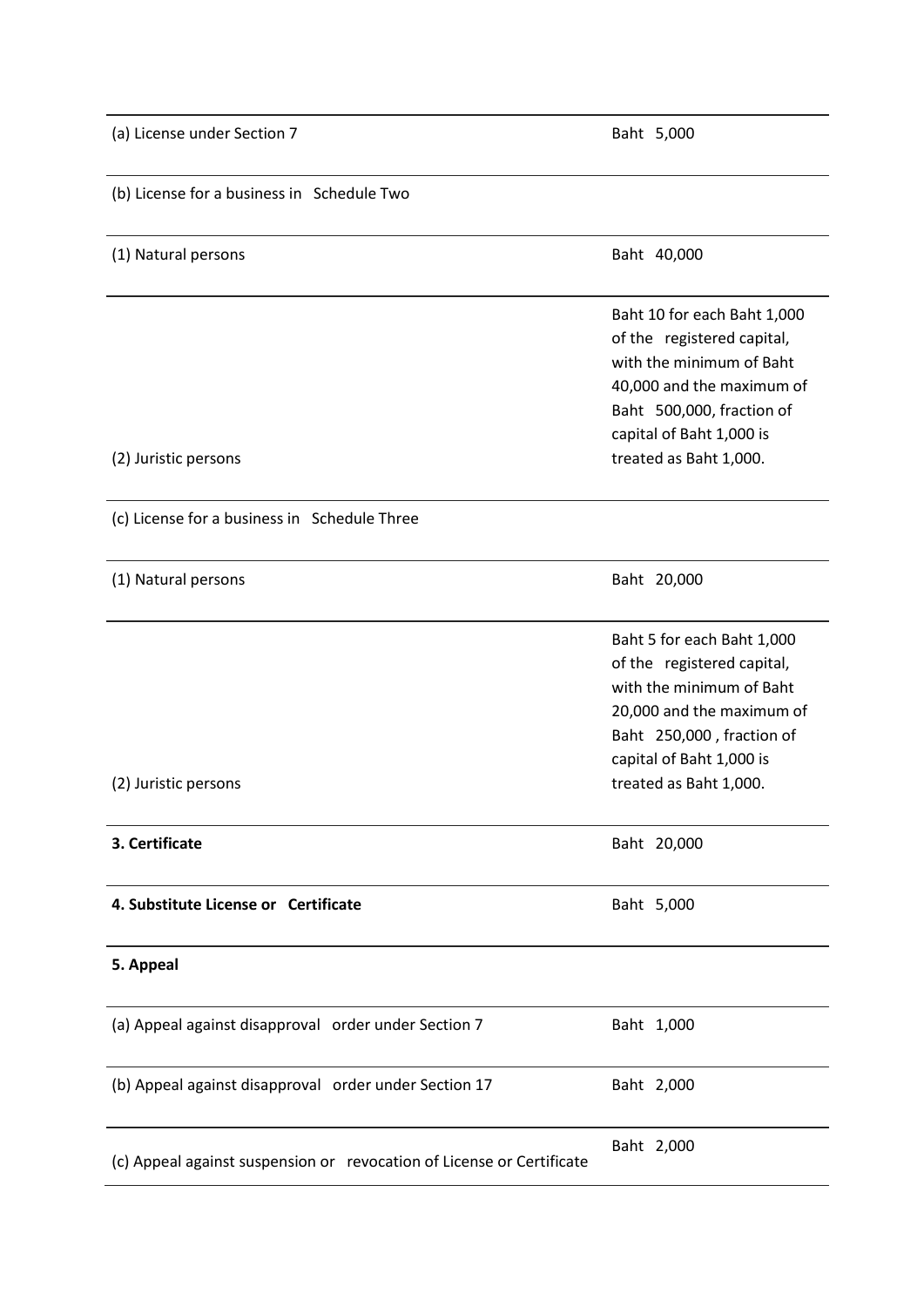under Section 20

| 6. Notification on closure or relocation of office or business<br>premises                        | Baht 1,000              |
|---------------------------------------------------------------------------------------------------|-------------------------|
| 7. Application for amendment to the particulars in the registration,<br>or License or Certificate | Baht 1,000              |
| 8. Searching or copying of documents                                                              | Baht 200 for each item. |
| 9. Certified copies or certified photocopies                                                      | Baht 100 per page.      |
| 10. Certificate for registered statements                                                         | Baht 100 for each item. |

#### **Schedules Annexed to the Act**

#### **Schedule One**

The businesses not permitted for foreigners to operate due to special reasons:

- 1. Newspapers, radio and television broadcasting businesses.
- 2. Rice farming, field crops farming, or orchard farming
- 3. Animal farming
- 4. Forestry and timber from natural forests
- 5. Fishery, exclusively aquatic animals in Thai territorial waters and Thai specific economic zones.
- 6. Thai herbs extraction.
- 7. Trades and auctions in Thai antiques or objects of historical value to Thailand
- 8. Manufacturing or casting of Buddha images and alms bowls
- 9. Trade in land

## **Schedule Two**

The businesses related to the national safety or security or affecting culture, arts, traditional customs and folk handicraft or natural resources and environment.

Group 1: The businesses related to the national safety or security.

(1) Production, selling, repairing and maintenance of:

- a. Firearms, ammunition, gun powder and explosives.
- b. Accessories of firearms, ammunition and explosives.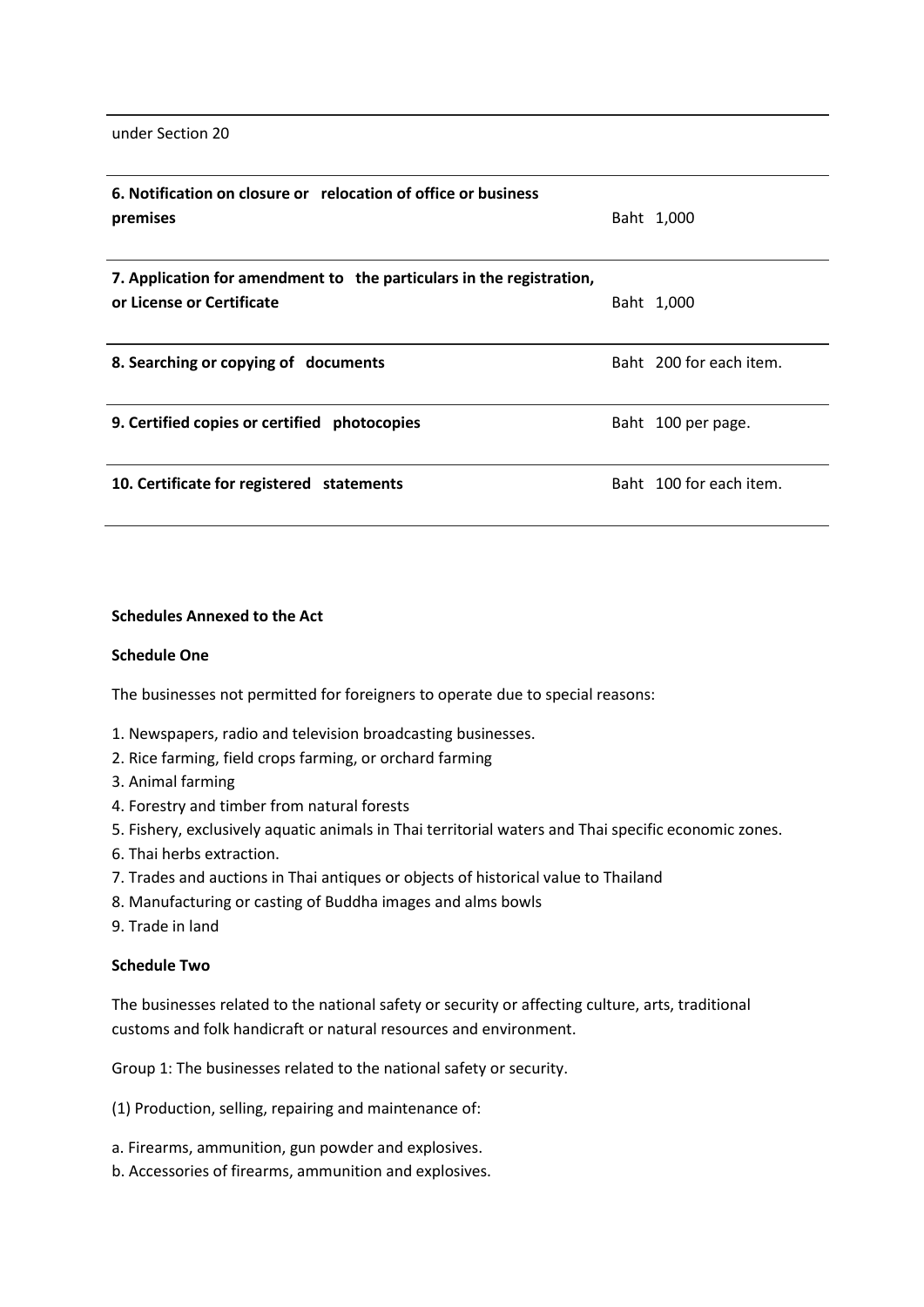- c. Armaments, ships, aircrafts or military vehicles.
- d. War equipment or components of war equipment of all kinds.
- (2) Domestic land, waterway or air transportation, including domestic airline business

Group 2: The businesses affecting culture, arts, traditional customs and folk handicraft.

- (1) Trading antiques or art objects being of Thai arts and handicarft.
- (2) Production of woodcarvings
- (3) Silkworm farming, Thai silk yarn production, Thai silk weaving or Thai silk pattern printing
- (4) Production of Thai musical instruments
- (5) Production of goldware, silverware, nielloware, bronzeware or lacquerware.
- (6) Production of crockery of Thai arts and culture.

Group 3: The businesses affecting natural resources or environment.

- (1) Production of sugar from sugarcane.
- (2) Salt farming, including subsurface salt production.
- (3) Rock salt mining.
- (4) Mining, including rock blasting and quarrying.
- (5) Wood processing for furniture and utensil production.

## **Schedule Three**

The businesses in which the Thai people are not yet ready to compete with foreigners.

- 1. Rice milling and production of flour from rice and field crops.
- 2. Fishery, exclusively aquatic animal cultivation
- 3. Forestry from forestation.
- 4. Production of plywood, veneer board, chip board or hard board
- 5. Production of lime
- 6. Accounting service
- 7. Legal service
- 8. Architectural service
- 9. Engineering service
- 10. Construction, except:

(a) Construction of things providing fundamental services to the general public in the field of public utilities or transport requiring special tools, machinery, technology or construction expertise, with a foreign minimum capital of Baht 500,000,000 or more.

(b) Other categories of construction prescribed in the Ministerial Regulations.

11. Broker or agent business, except:

(a) Being broker or agent for underwriting securities or services related to future trading of agricultural commodities, financial instruments or securities.